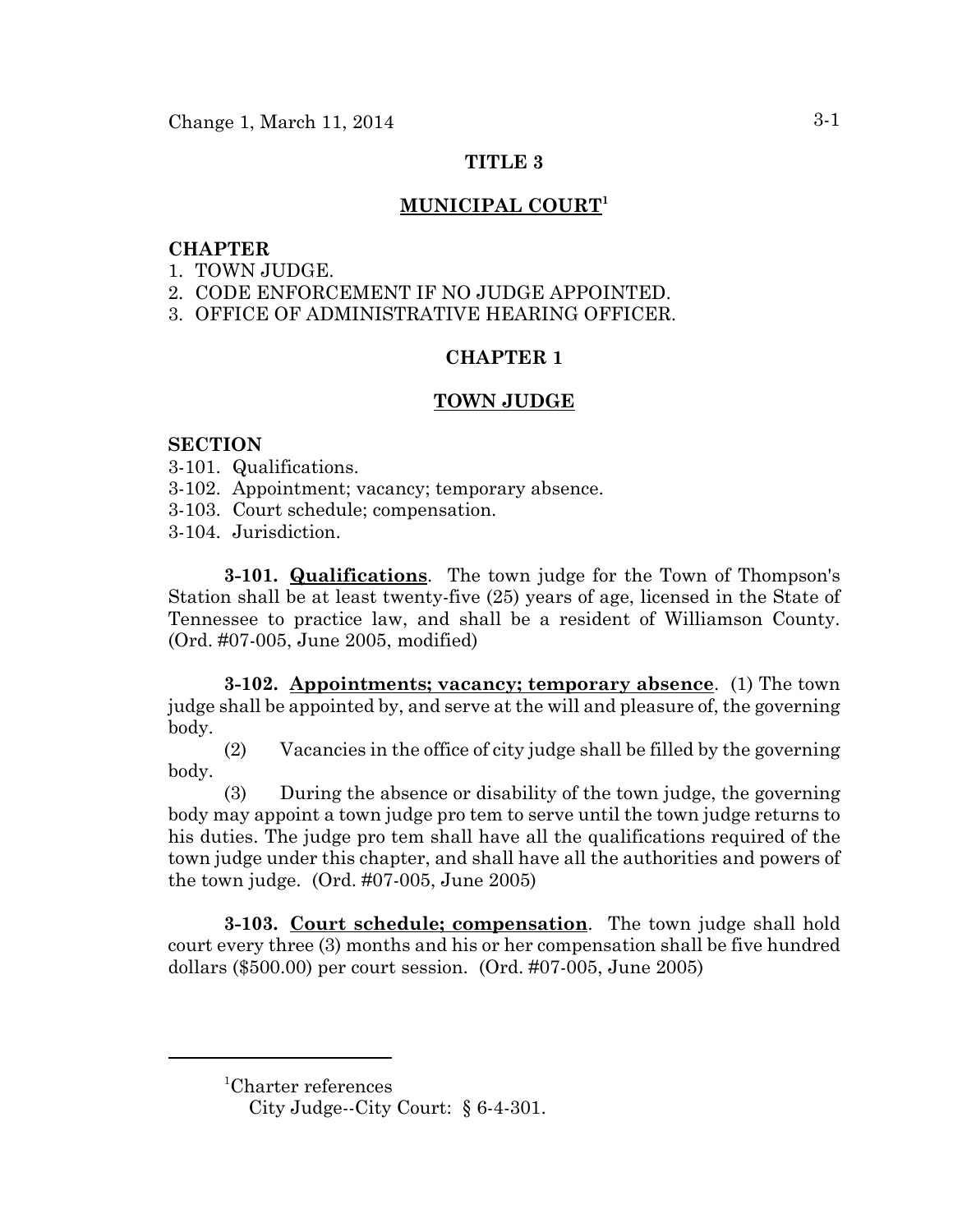**3-104. Jurisdiction**. The town judge is an appointed judge and shall have jurisdiction only over violations of municipal ordinances. (Ord. #07-005, June 2005)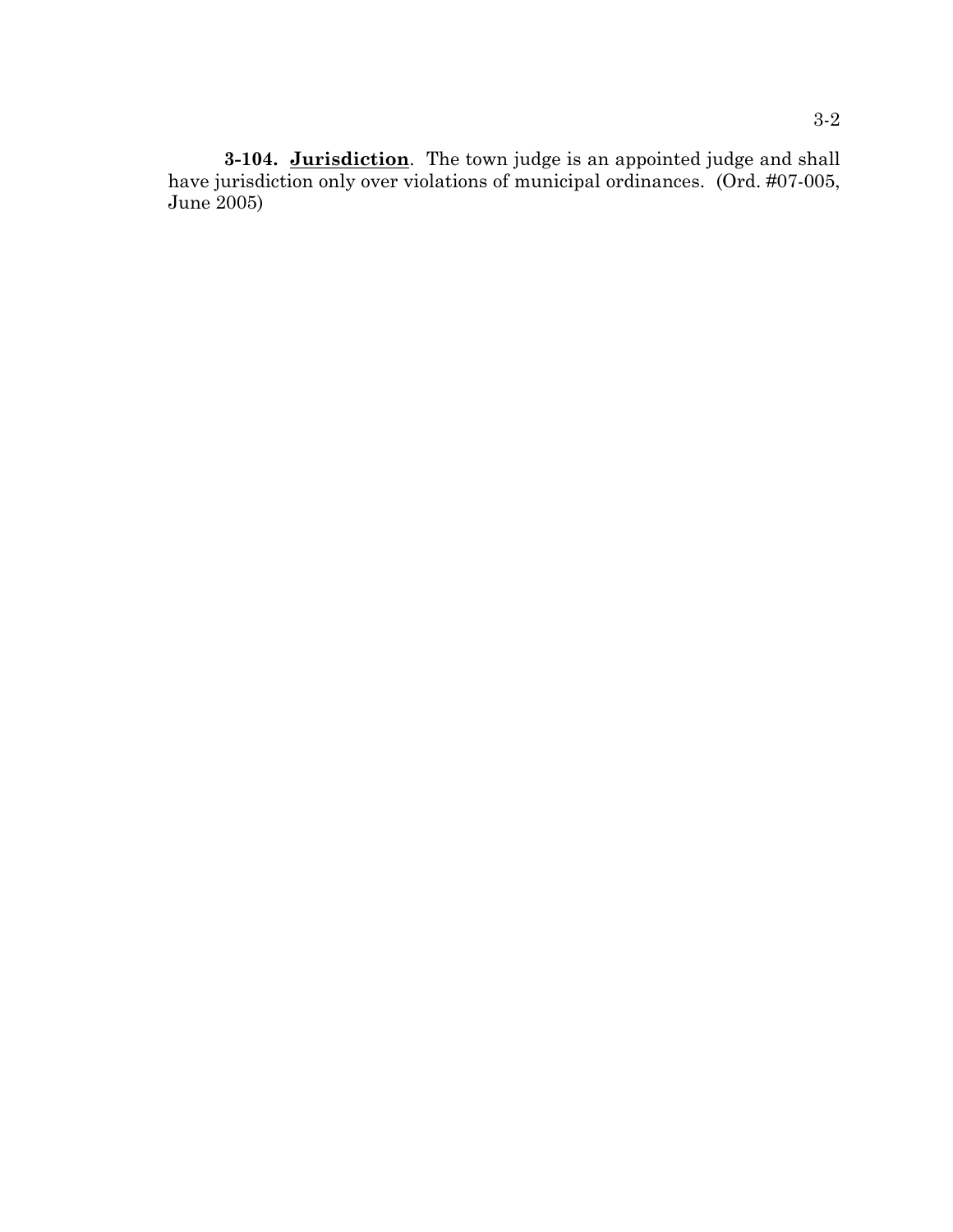### **CHAPTER 2**

### **CODE ENFORCEMENT IF NO JUDGE APPOINTED**

### **SECTION**

3-201. Enforcement by Williamson County Sheriff.

3-202. Prosecution in General Sessions Court for Williamson County.

**3-201. Enforcement by Williamson County Sheriff**. Pursuant to Tennessee Code Annotated, § 8-8-201(34) the Williamson County Sheriff's Department has the authority to enforce the ordinances of the town, provided the town has adopted an ordinance expressing its intent to have the sheriff enforce its ordinances. A certified copy of all ordinances of a penal nature shall be provided to the Williamson County Sheriff's Department and the General Sessions Court Clerk. (Ord. #08-004, April 2008)

**3-202. Prosecution in General Sessions Court for Williamson County**. Any ordinance violations may be prosecuted in the General Sessions Court for Williamson County pursuant to Tennessee Code Annotated, § 16-15-501, until such time as the town appoints a town judge. (Ord. #08-004, April 2008)